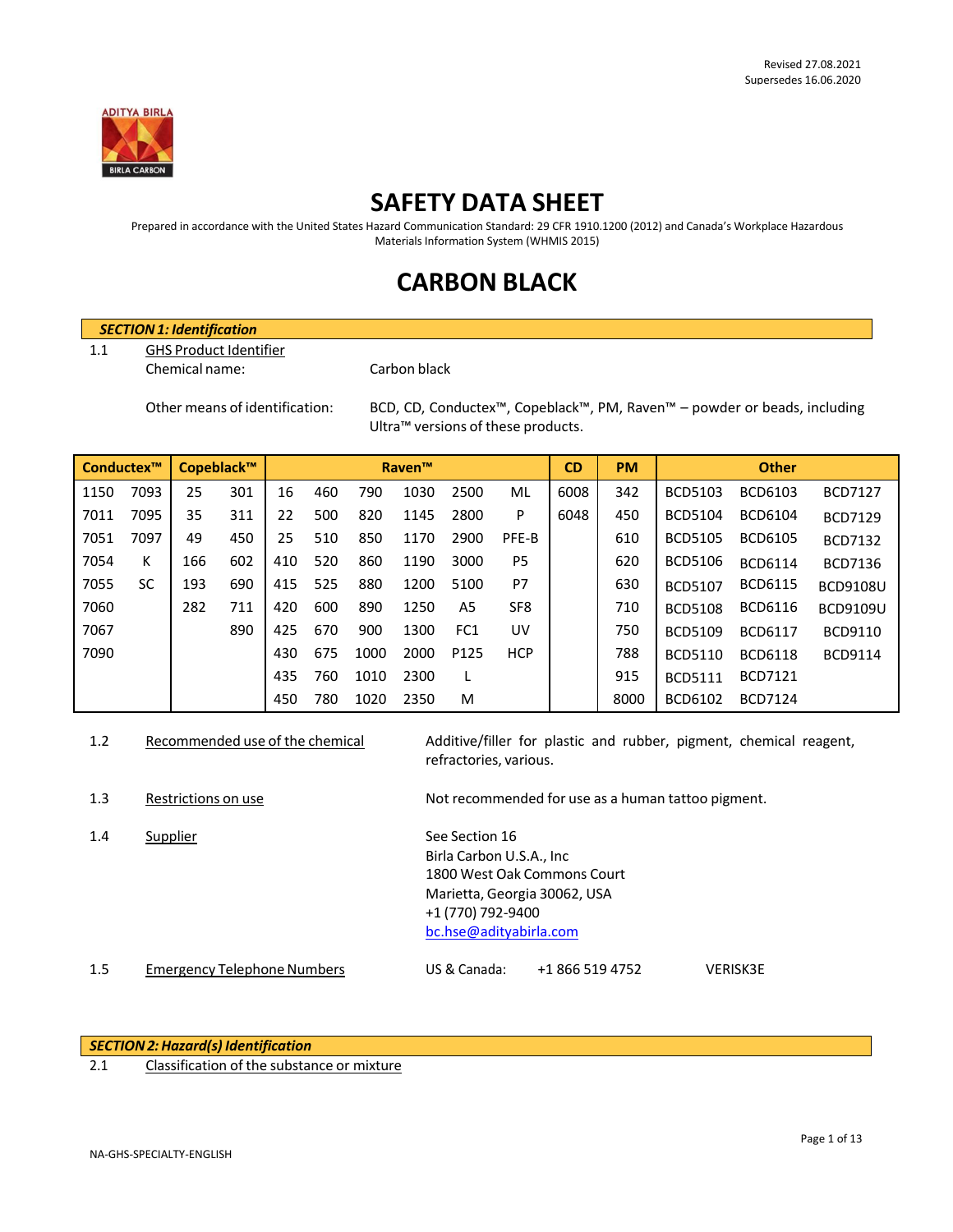- USA: According to the criteria in OSHA HCS (2012) for classifying hazardous substances, Carbon Black is not classified for any toxicological or eco-toxicological endpoint. As a combustible dust it is designated by OSHA as a hazardous chemical. See 2.2 Labelling and 2.3 "Hazards Not Otherwise Classified (HNOC)".
- Canada: According to the criteria in the Canadian Hazardous Product Regulation (HPR) known as Worker Hazardous Material Information System 2015 (WHMIS 2015) carbon black is not classified for any health hazards. Carbon Black is classified as a Combustible Dust.
- GHS: According to the criteria in GHS (UN) for classifying hazardous substances, Carbon Black is not classified for any physico-chemical, toxicological or eco-toxicological endpoint. See 2.4 "Other Hazards"

#### 2.2 GHS Label Elements Signal word: Hazard statements: WARNING May form explosible dust-air mixture if dispersed. Pictogram: None. Not currently available for combustible dust hazard. Precautionary statements: Keep away from all ignition sources including heat, sparks, and flame. Prevent dust accumulations to minimize explosion hazard. Control dust exposures to below applicable occupational exposure limits.

- 2.3 Hazards Not Otherwise Classified (HNOC): Carbon black may form an explosible dust-air mixture if dispersed. Carbon black can burn or smolder at temperatures greater than 400ºC (>752ºF) releasing hazardous products such as carbon monoxide (CO), carbon dioxide, and oxides of sulfur. Effective engineering practices, good housekeeping practices, and effective dust removal systems are necessary to minimize carbon black emissions and resultant build-up on horizontal and vertical surfaces. Fugitive carbon black emissions should be minimized and housekeeping practices should be instituted.
- 2.4 Other Hazards
	- Eye: May cause reversible mechanical irritation.
	- Skin: May cause mechanical irritation, soiling, and drying of skin. No cases of sensitization in humans have been reported.
	- Inhalation: Dust may be irritating to the respiratory tract. Provide local exhaust ventilation. See Section 8.
	- Ingestion: Adverse health effects are not expected.
	- Carcinogenicity: Carbon black is listed by the International Agency for Research on Cancer (IARC) as a Group 2B substance (*possibly carcinogenic to humans).* See Section 11.

## *SECTION 3: Composition/information on ingredients*

3.1 Substance

Carbon Black (amorphous)100%

Common name(s), synonym(s) of the substance: furnace black

CAS number and other unique identifiers for the substance CAS number: 1333-86-4<br>EINECS-RN: 215-609-9 EINECS-RN:

#### *SECTION 4: First-aid measures*

#### 4.1 Description of first-aid measures

Inhalation: Take affected persons into fresh air. If necessary, restore normal breathing through standard first aid measures.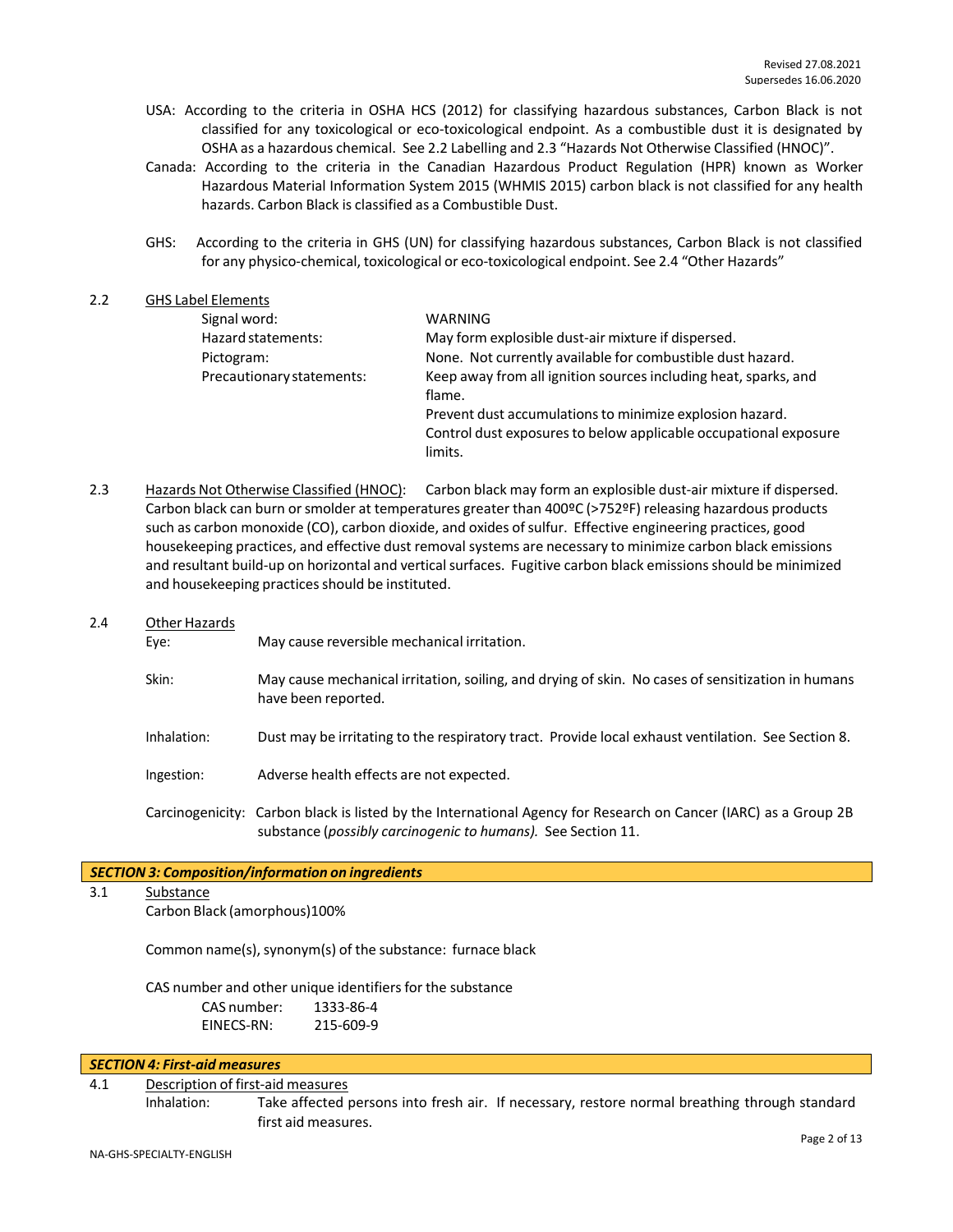|     | Eye:                                                 | Rinse eyes thoroughly with large volumes of water keeping eyelids open. If symptoms develop,<br>seek medical attention.                                              |  |  |  |  |  |
|-----|------------------------------------------------------|----------------------------------------------------------------------------------------------------------------------------------------------------------------------|--|--|--|--|--|
|     | Ingestion:                                           | Do not induce vomiting. If conscious, give several glasses of water. Never give anything by<br>mouth to an unconscious person.                                       |  |  |  |  |  |
| 4.2 | Symptoms:                                            | Most important symptoms, both acute and delayed<br>Irritating to the eyes and respiratory tract if exposed above the occupational exposure limits.<br>See Section 2. |  |  |  |  |  |
| 4.3 | Note to physicians:                                  | Indication of any immediate medical attention and special treatment needed<br>Treat symptomatically                                                                  |  |  |  |  |  |
|     | <b>SECTION 5: Fire-fighting measures</b>             |                                                                                                                                                                      |  |  |  |  |  |
| 5.1 | Extinguishing media<br>Suitable extinguishing media: | Use foam, carbon dioxide $(CO_2)$ , dry chemical, or water fog. A fog spray is<br>recommended if water is used.                                                      |  |  |  |  |  |

Skin: Wash skin with mild soap and water. If symptoms persist, seek medical attention.

Unsuitable extinguishing media: Do not use high pressure media which could cause the formation of a potentially explosible dust-air mixture.

5.2 Special hazards arising from the substance or mixture Special hazards arising from the chemical: It may not be obvious that carbon black is burning unless the material is stirred and sparks are apparent. Carbon black that has been on fire should be closely observed for at least 48 hours to ensure no smoldering material is present. Hazardous Combustion Products: Carbon monoxide (CO), carbon dioxide (CO<sub>2</sub>), and oxides of sulfur. 5.3 Advice for fire fighters Special protective equipment forfire-fighters: Wear full protective firefighting gear, including selfcontained breathing apparatus (SCBA). Wet carbon black produces very slipper walking surfaces.

|     | <b>SECTION 6: Accidental release measures</b>                       |                                                                                                                                                                                                                                                |  |  |  |
|-----|---------------------------------------------------------------------|------------------------------------------------------------------------------------------------------------------------------------------------------------------------------------------------------------------------------------------------|--|--|--|
| 6.1 | Personal precautions, protective equipment and emergency procedures |                                                                                                                                                                                                                                                |  |  |  |
|     | Personal precautions:                                               | Wet carbon black produces slippery walking surfaces. Avoid dust formation.<br>Wear appropriate personal protective equipment and respiratory protection.<br>See Section 8.                                                                     |  |  |  |
|     | For emergency responders:                                           | Use personal protective equipment recommended in section 8.                                                                                                                                                                                    |  |  |  |
| 6.2 | Environmental precautions                                           |                                                                                                                                                                                                                                                |  |  |  |
|     | Environmental precautions:                                          | Carbon black poses no significant environmental hazards. Contain spilled<br>product on land, if possible. As a matter of good practice, minimize<br>contamination of sewage water, soil, groundwater, drainage systems, or<br>bodies of water. |  |  |  |

6.3 Methods and materials for containment and cleaning up Methods for containment: Prevent further leakage or spillage if safe to do so.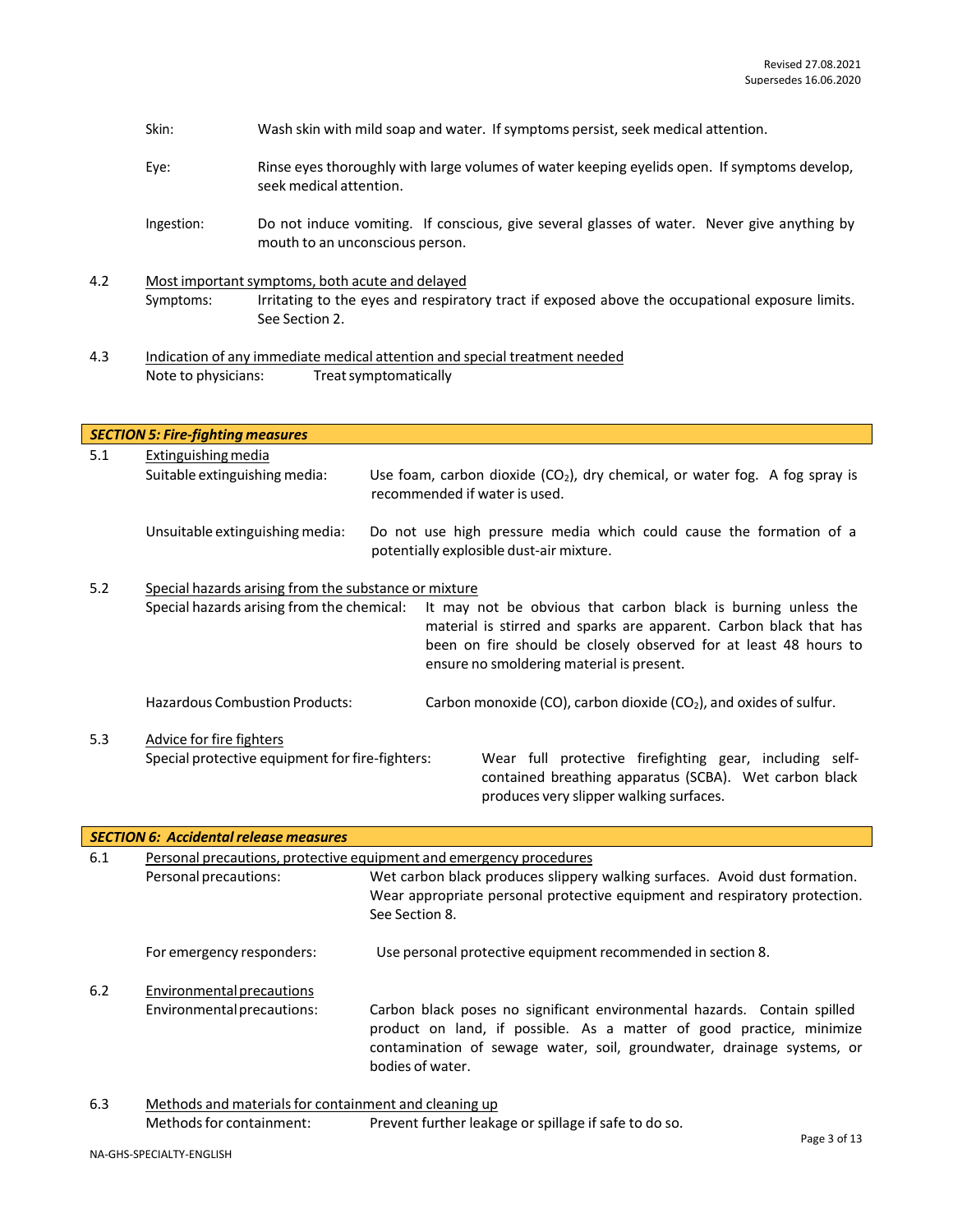| Methods for cleaning up: | Small spills should be vacuumed when possible. Dry sweeping is not<br>recommended. A vacuum equipped with high efficiency particulate air (HEPA)               |
|--------------------------|----------------------------------------------------------------------------------------------------------------------------------------------------------------|
|                          | filtration is recommended. If necessary, light water spray will reduce dust for<br>dry sweeping. Large spills may be shoveled into containers. See Section 13. |

6.4 Reference to other sections Reference to other sections: See section 8. See section 13.

#### *SECTION 7: Handling and storage*

# 7.1 Precautions for safe handling

Advice on safe handling: Avoid dust formation. Do not breathe dust. Provide appropriate local exhaust to minimize dust formation. Do not use compressed air.

> Take precautionary measures against static discharges. Provide adequate precautions, such as electrical grounding and bonding, or inert atmospheres. Grounding of equipment and conveying systems may be required under certain conditions. Safe work practices include the elimination of potential ignition sources in proximity to carbon black dust; good housekeeping to avoid accumulations of dust on all surfaces; appropriate exhaust ventilation design and maintenance to control airborne dust levels to below the applicable occupational exposure limit. If hot work is required, the immediate work area must be cleared of carbon black dust.

General hygiene considerations: Handle in accordance with good industrial hygiene and safety practices.

#### 7.2 Conditions for safe storage, including any incompatibilities

Storage conditions: Keep in a dry, cool, and well-ventilated location. Store away from heat, ignition sources, and strong oxidizers.

> Carbon black is not classifiable as a Division 4.2 self-heating substance under the UN test criteria. However, current UN criteria for determining if a substance is selfheating is volume dependent. This classification may not be appropriate for large volume storage container.

> Before entering vessels and confined spaces containing carbon black, test for adequate oxygen, flammable gases and potential toxic air contaminants. Do not allow dust to accumulate on surfaces.

Incompatiblematerials: Strong oxidizers.

#### *SECTION 8: Exposure controls/personal protection*

8.1 Control parameters

Exposure limit values

| Canada:         | 3.0 mg/m $3$ TWA, inhalable          |
|-----------------|--------------------------------------|
| Mexico:         | 3.5 mg/m $3$ TWA                     |
| US ACGIH - TLV: | 3.0 mg/m $3$ TWA, inhalable          |
| US OSHA - PEL:  | 3.5 mg/m <sup>3</sup> TWA, inhalable |
|                 |                                      |

# 8.2 Exposure controls

Engineering controls: Use process enclosures and/or exhaust ventilation to keep airborne dust concentrations below the occupational exposure limit.

Personal Protective Equipment (PPE)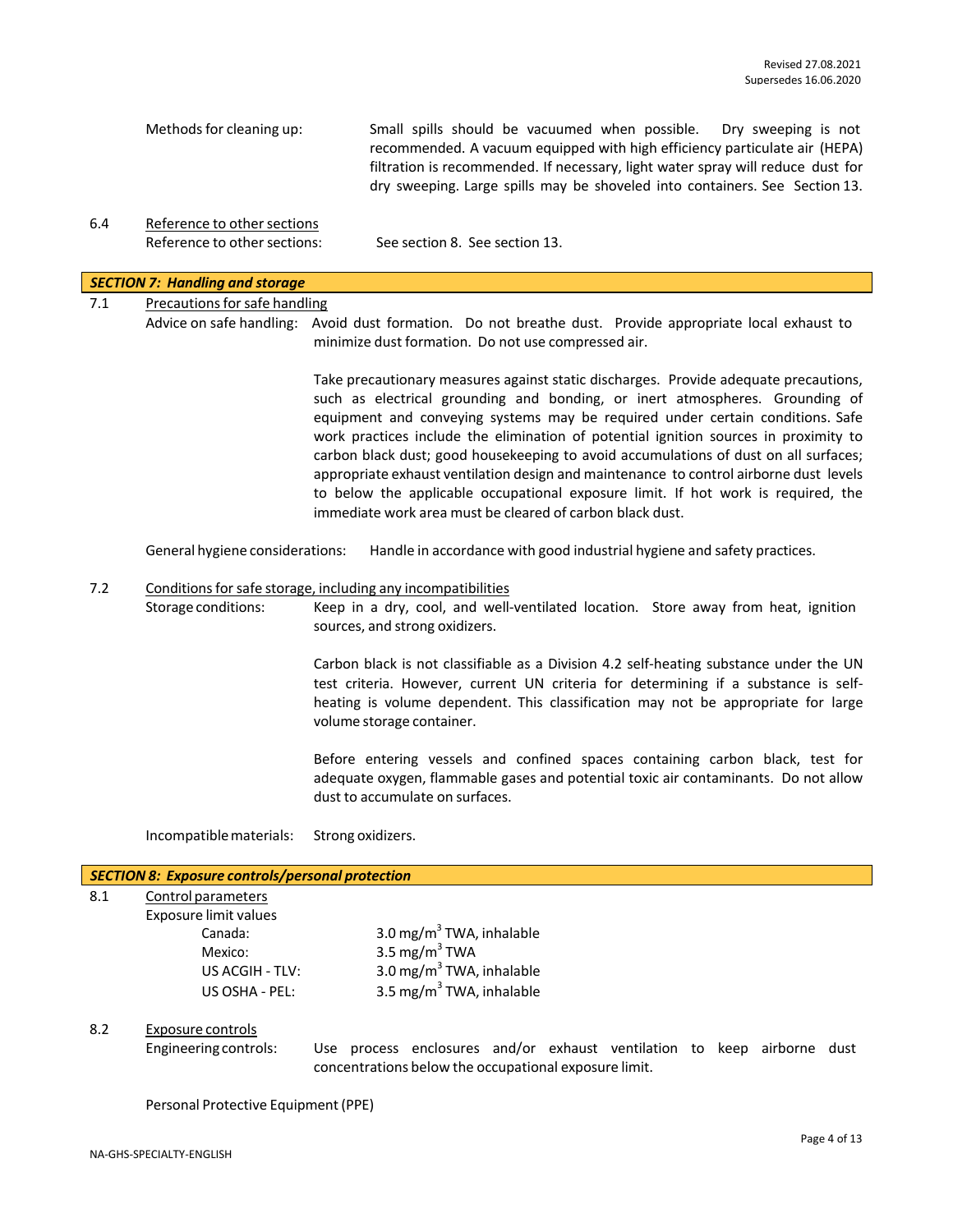Respiratory: Approved air purifying respirator (APR) should be used where airborne dust concentrations are expected to exceed occupational exposure limits. Use a positivepressure, air supplied respirator if there is any potential for uncontrolled release, exposure levels are not known, or in circumstances where APRs may not provide adequate protection.

> When respiratory protection is required to minimize exposures to carbon black, programs should follow the requirements of the appropriate governing body for the country, province or state. Selected references to respiratory protection standards are provided below:

- OSHA 29CFR1910.134, Respiratory Protection
- CR592 Guidelines for Selection and Use of Respiratory Protective Devices (CEN)
- German/European Standard DIN/EN 143, Respiratory Protective Devices for Dusty Materials(CEN)

| Hand protection:     | Wear protective gloves. Use a barrier cream. Wash hands and skin with mild<br>soap and water.                                                  |
|----------------------|------------------------------------------------------------------------------------------------------------------------------------------------|
| Eye/face protection: | Wear safety glasses or goggles.                                                                                                                |
| Skin protection:     | Wear general protective clothing to minimize skin contact. Wash clothing<br>daily. Work clothes should not be taken home.                      |
| Other:               | Emergency eyewash and safety showers should be in close proximity. Wash<br>hands and face thoroughly with mild soap before eating or drinking. |

Environmental exposure controls: In accordance with all local legislation and permit requirements.

|     | <b>SECTION 9: Physical and chemical properties</b>    |                                                       |  |  |  |
|-----|-------------------------------------------------------|-------------------------------------------------------|--|--|--|
| 9.1 | Information on basic physical and chemical properties |                                                       |  |  |  |
|     | Appearance:                                           | powder or pellet                                      |  |  |  |
|     | Color:                                                | black                                                 |  |  |  |
|     | Odor:                                                 | odorless                                              |  |  |  |
|     | Odor threshold:                                       | not applicable                                        |  |  |  |
|     | Melting point/freezing point:                         | not applicable                                        |  |  |  |
|     | Boiling point/range:                                  | not applicable                                        |  |  |  |
|     | Vapor pressure:                                       | not applicable                                        |  |  |  |
|     | Vapor Density:                                        | not applicable                                        |  |  |  |
|     | Oxidizing properties:                                 | not applicable                                        |  |  |  |
|     | Flash Point:                                          | not applicable                                        |  |  |  |
|     | Flammability:                                         | not flammable                                         |  |  |  |
|     | Explosive properties:                                 | Dust may form explosible mixture in air               |  |  |  |
|     | Explosion limits (air):                               |                                                       |  |  |  |
|     | Upper:                                                | not available                                         |  |  |  |
|     | Lower:                                                | 50 $g/m^3$ (dust)                                     |  |  |  |
|     | Evaporation rate:                                     | not applicable                                        |  |  |  |
|     | Density: (20°C):                                      | $1.7 - 1.9$ g/cm <sup>3</sup>                         |  |  |  |
|     | <b>Bulk density:</b>                                  | 1.25-40 lb/ft <sup>3</sup> , 20-640 kg/m <sup>3</sup> |  |  |  |
|     | Pellets:                                              | 200-680 kg/m <sup>3</sup>                             |  |  |  |
|     | Powder (fluffy):                                      | 20-380 kg/m <sup>3</sup>                              |  |  |  |
|     | Solubility (in Water):                                | insoluble                                             |  |  |  |
|     | pH value: (ASTM 1512):                                | 4-11 [50 g/l water, 68ºF (20ºC)]                      |  |  |  |
|     | Partition coefficient (n-octanol/water):              | not applicable                                        |  |  |  |
|     |                                                       | $D \cap \cap \cap E \cap f$ 12                        |  |  |  |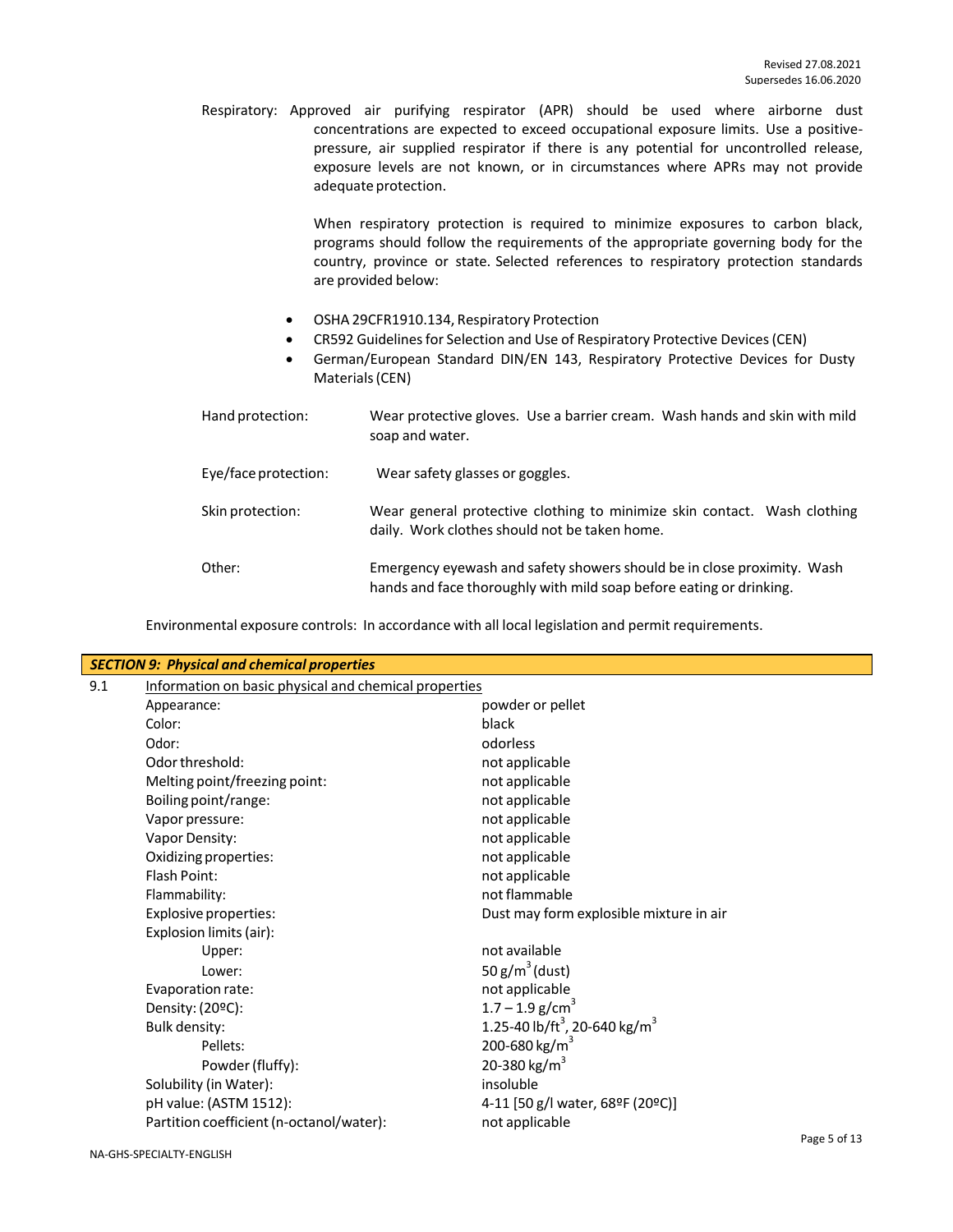|      | Viscosity:<br>Decomposition temperature:<br>Auto-ignition temperature:<br>Minimum Ignition temperature:<br>Minimum ignition energy:<br>Ignition energy:<br>Maximum absolute explosion pressure:<br>Maximum rate of pressure rise:<br><b>Burn Velocity:</b> | not applicable<br>not applicable<br>$>140$ <sup>o</sup> C<br>>500ºC (BAM Furnace)(VDI 2263)<br>>315ºC (Godberg-Greenwald Furnace)(VDI 2263)<br>>10,000 mJ (VDI 2263)<br>not available<br>10 bar (VDI 2263)<br>30-400 bar/sec (VDI 2263 and ASTM E1226-88)<br>> 45 seconds (not classified as "highly flammable" or "easily |
|------|------------------------------------------------------------------------------------------------------------------------------------------------------------------------------------------------------------------------------------------------------------|----------------------------------------------------------------------------------------------------------------------------------------------------------------------------------------------------------------------------------------------------------------------------------------------------------------------------|
|      | <b>Kst Value:</b><br>Dust explosion classification:<br>Decomposition temperature:                                                                                                                                                                          | ignitable")<br>not available<br>ST <sub>1</sub><br>not applicable                                                                                                                                                                                                                                                          |
| 9.2  | Other information<br>Not available                                                                                                                                                                                                                         |                                                                                                                                                                                                                                                                                                                            |
|      | <b>SECTION 10: Stability and reactivity</b>                                                                                                                                                                                                                |                                                                                                                                                                                                                                                                                                                            |
| 10.1 | Reactivity<br>Reactivity:                                                                                                                                                                                                                                  | May react exothermically upon contact with strong oxidizers.                                                                                                                                                                                                                                                               |
| 10.2 | Chemical stability<br>Stability:                                                                                                                                                                                                                           | Stable under normal ambient conditions.                                                                                                                                                                                                                                                                                    |
|      | <b>Explosion data</b><br>Sensitivity to mechanical impact:                                                                                                                                                                                                 | Not sensitive to mechanical impact                                                                                                                                                                                                                                                                                         |
|      | Sensitivity to static discharge:                                                                                                                                                                                                                           | Dust may form explosible mixture in air. Avoid dust formation. Do not create<br>a dust cloud. Take precautionary measures against static discharges. Ensure<br>all equipment is earthed/grounded before beginning transfer operation.                                                                                      |
| 10.3 | Possibility of hazardous reactions<br>Hazardous polymerization:                                                                                                                                                                                            | Does not occur.                                                                                                                                                                                                                                                                                                            |
|      | Possibility of hazardous reactions: None under normal conditions.                                                                                                                                                                                          |                                                                                                                                                                                                                                                                                                                            |
| 10.4 | Conditions to avoid<br>Conditions to avoid:                                                                                                                                                                                                                | Avoid high temperatures >400°C (>752°F) and sources of ignition.                                                                                                                                                                                                                                                           |
| 10.5 | Incompatible materials<br>Incompatible materials:                                                                                                                                                                                                          | Strong oxidizers.                                                                                                                                                                                                                                                                                                          |
| 10.6 | Hazardous decomposition products<br>Hazardous decomposition products:                                                                                                                                                                                      | Carbon monoxide, carbon dioxide, organic products of combustion,<br>oxides of sulfur.                                                                                                                                                                                                                                      |
|      | <b>SECTION 11: Toxicological information</b>                                                                                                                                                                                                               |                                                                                                                                                                                                                                                                                                                            |
| 11.1 | Information on toxicological effects<br><b>Acute Toxicity:</b><br>Oral LD50:                                                                                                                                                                               | LD <sub>50</sub> (rat) > 8000 mg/kg. (Equivalent to OECD TG 401)                                                                                                                                                                                                                                                           |
|      | Inhalation LD50:                                                                                                                                                                                                                                           | No data available                                                                                                                                                                                                                                                                                                          |
|      | Dermal LD50:                                                                                                                                                                                                                                               | No data available                                                                                                                                                                                                                                                                                                          |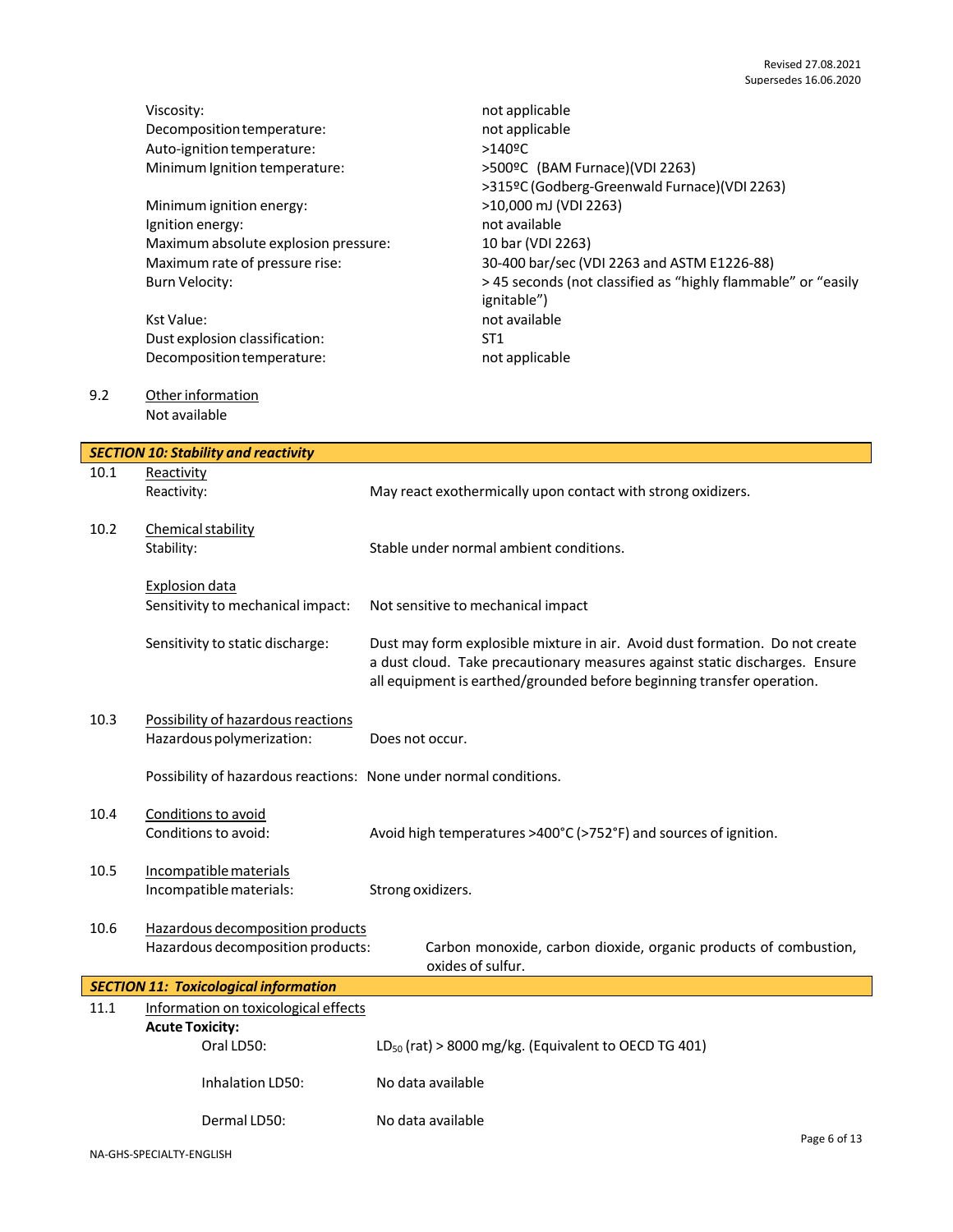| Skin corrosion/irritation:     | Edema = $0$ (max. attainable irritation score: 4)<br>Assessment: Not irritating to skin.                                                                                                                                                  | Rabbit: not irritating. (Equivalent to OECD TG 404)<br>Erythema = 0 (max. attainable irritation score: 4)                                                                                                                                                                                                                                                                                                                                                                                                                                                                                                                                                                                                                                                                                                                                                                                                                                                                                                                                                                                                                                                                                                                                                                                                                                                                                                            |
|--------------------------------|-------------------------------------------------------------------------------------------------------------------------------------------------------------------------------------------------------------------------------------------|----------------------------------------------------------------------------------------------------------------------------------------------------------------------------------------------------------------------------------------------------------------------------------------------------------------------------------------------------------------------------------------------------------------------------------------------------------------------------------------------------------------------------------------------------------------------------------------------------------------------------------------------------------------------------------------------------------------------------------------------------------------------------------------------------------------------------------------------------------------------------------------------------------------------------------------------------------------------------------------------------------------------------------------------------------------------------------------------------------------------------------------------------------------------------------------------------------------------------------------------------------------------------------------------------------------------------------------------------------------------------------------------------------------------|
| Serious eye damage/irritation: | Rabbit: not irritating. (OECD TG 405)<br>Cornea: 0 (max. attainable irritation score: 4)<br>Iris: 0 (max. attainable irritation score: 2)<br>Chemosis: 0 (max. attainable irritation score: 4)<br>Assessment: Not irritating to the eyes. | Conjunctivae: 0 (max. attainable irritation score: 3)                                                                                                                                                                                                                                                                                                                                                                                                                                                                                                                                                                                                                                                                                                                                                                                                                                                                                                                                                                                                                                                                                                                                                                                                                                                                                                                                                                |
| Sensitization:                 | Assessment: Not sensitizing in animals.                                                                                                                                                                                                   | Guinea pig skin (Buehler Test): Not sensitizing (OECD TG 406)<br>No cases of sensitization in humans have been reported.                                                                                                                                                                                                                                                                                                                                                                                                                                                                                                                                                                                                                                                                                                                                                                                                                                                                                                                                                                                                                                                                                                                                                                                                                                                                                             |
| Germ cell mutagenicity:        | considered to be mutagenic.                                                                                                                                                                                                               | In vitro: Carbon black is not suitable to be tested directly in bacterial (Ames<br>test) and other in vitro systems because of its insolubility. However, when<br>organic solvent extracts of carbon black have been tested, results showed no<br>mutagenic effects. Organic solvent extracts of carbon black can contain traces<br>of polycyclic aromatic hydrocarbons (PAHs). A study to examine the<br>bioavailability of these PAHs showed that they are very tightly bound to<br>carbon black and are not bioavailable (Borm, 2005).<br>In vivo: In an experimental investigation, mutational changes in the hprt ene<br>were reported in alveolar epithelial cells in the rat following inhalation<br>exposure to carbon black (Driscoll, 1997). This observation is considered to<br>be rat-specific and a consequence of "lung overload," which leads to chronic<br>inflammation and release of reactive oxygen species. This is considered to be<br>a secondary genotoxic effect and, thus, carbon black itself would not be<br>Assessment: In vivo mutagenicity in rats occurs by mechanisms secondary<br>to a threshold effect and is a consequence of "lung overload," which leads to<br>chronic inflammation and the release of genotoxic oxygen species. This<br>mechanism is considered to be a secondary genotoxic effect and, thus, carbon<br>black itself would not be considered to be mutagenic. |
| Carcinogenicity:               | <b>Animal toxicity</b>                                                                                                                                                                                                                    | Rat, oral, duration 2 years.<br>Effect: no tumors.<br>Mouse, oral, duration 2 years.                                                                                                                                                                                                                                                                                                                                                                                                                                                                                                                                                                                                                                                                                                                                                                                                                                                                                                                                                                                                                                                                                                                                                                                                                                                                                                                                 |
|                                |                                                                                                                                                                                                                                           | Effect: no tumors.                                                                                                                                                                                                                                                                                                                                                                                                                                                                                                                                                                                                                                                                                                                                                                                                                                                                                                                                                                                                                                                                                                                                                                                                                                                                                                                                                                                                   |
|                                |                                                                                                                                                                                                                                           | Mouse, dermal, duration 18 months.<br>Effect: no skin tumors.                                                                                                                                                                                                                                                                                                                                                                                                                                                                                                                                                                                                                                                                                                                                                                                                                                                                                                                                                                                                                                                                                                                                                                                                                                                                                                                                                        |
|                                |                                                                                                                                                                                                                                           | Rat, inhalation, duration 2 years.<br>Target organ: lungs.<br>Effect: inflammation, fibrosis, tumors.                                                                                                                                                                                                                                                                                                                                                                                                                                                                                                                                                                                                                                                                                                                                                                                                                                                                                                                                                                                                                                                                                                                                                                                                                                                                                                                |
|                                |                                                                                                                                                                                                                                           |                                                                                                                                                                                                                                                                                                                                                                                                                                                                                                                                                                                                                                                                                                                                                                                                                                                                                                                                                                                                                                                                                                                                                                                                                                                                                                                                                                                                                      |

Note: Tumors in the rat lung are considered to be related to "lung overload" rather than to a specific chemical effect of carbon black itself in the lung.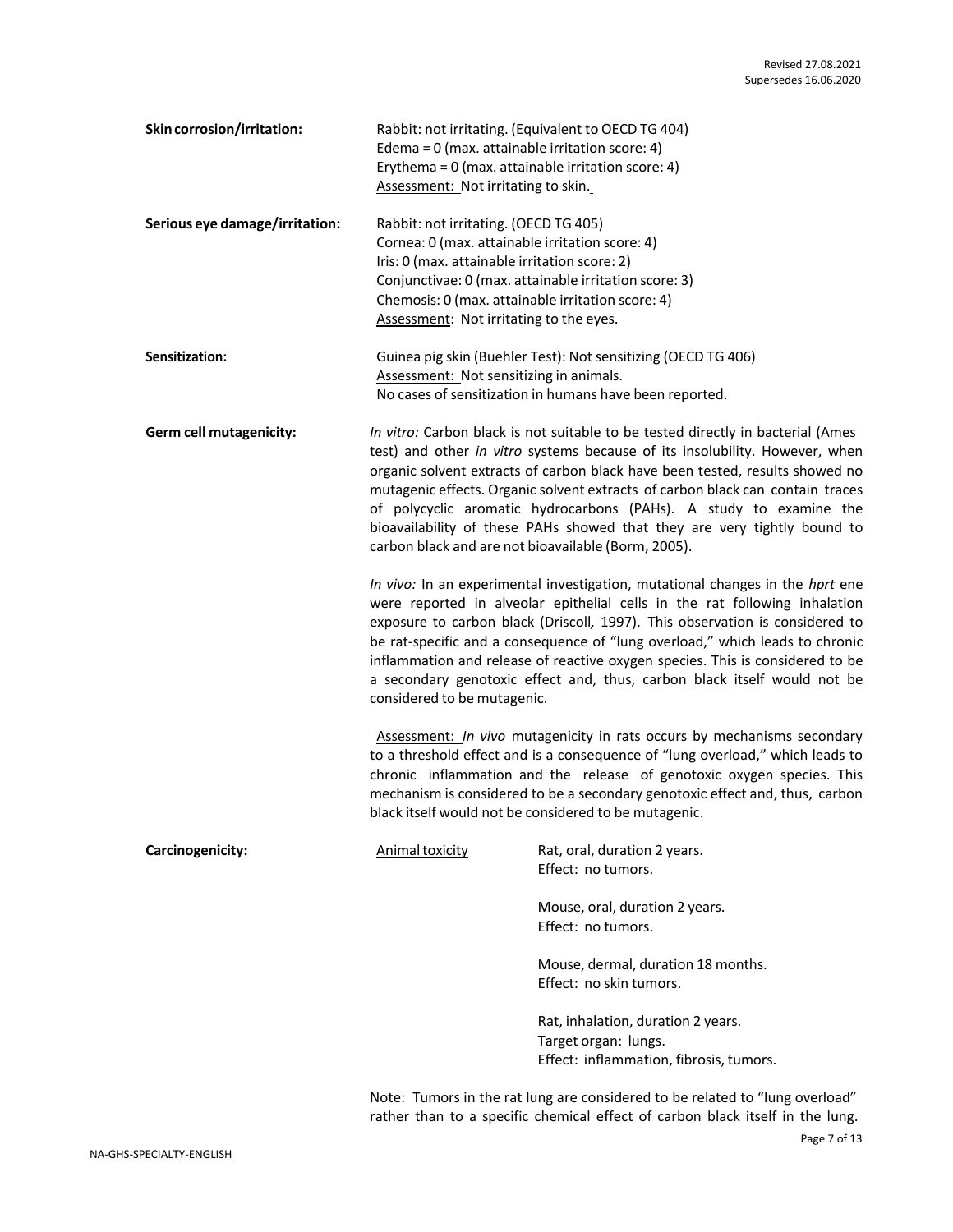These effects in rats have been reported in many studies on other poorly soluble inorganic particles and appear to be rat specific (ILSI, 2000). Tumors have not been observed in other species (i.e., mouse and hamster) for carbon black or other poorly soluble particles under similar circumstances and study conditions.

#### Mortality studies(human data)

A study on carbon black production workers in the UK (Sorahan, 2001) found an increased risk of lung cancer in two of the five plants studied; however, the increase was not related to the dose of carbon black. Thus, the authors did not consider the increased risk in lung cancer to be due to carbon black exposure. A German study of carbon black workers at one plant (Morfeld, 2006; Buechte, 2006) found a similar increase in lung cancer risk but, like the Sorahan, 2001 (UK study), found no association with carbon black exposure. A large US study of 18 plants showed a reduction in lung cancer risk in carbon black production workers (Dell*,* 2006). Based upon these studies, the February 2006 Working Group at the International Agency for Research on Cancer (IARC) concluded that the human evidence for carcinogenicity was*inadequate* (IARC, 2010).

Since the IARC evaluation of carbon black, Sorahan and Harrington (2007) have re-analyzed the UK study data using an alternative exposure hypothesis and found a positive association with carbon black exposure in two of the five plants. The same exposure hypothesis was applied by Morfeld and McCunney (2009) to the German cohort; in contrast, they found no association between carbon black exposure and lung cancer risk and, thus, no support for the alternative exposure hypothesis used by Sorahan and Harrington.

Overall, as a result of these detailed investigations, no causative link between carbon black exposure and cancer risk in humans has been demonstrated.

#### IARC cancer classification

In 2006 IARC re-affirmed its 1995 finding that there is *"inadequate evidence"* from human health studies to assess whether carbon black causes cancer in humans. IARC concluded that there is *"sufficient evidence*" in experimental animal studies for the carcinogenicity of carbon black. IARC's overall evaluation is that carbon black is *"possibly carcinogenic to humans (Group 2B)".* This conclusion was based on IARC's guidelines, which generally require such a classification if one species exhibits carcinogenicity in two or more animal studies (IARC, 2010).

Solvent extracts of carbon black were used in one study of rats in which skin tumors were found after dermal application and several studies of mice in which sarcomas were found following subcutaneous injection. IARC concluded that there was *"sufficient evidence"* that carbon black extracts can cause cancer in animals(Group 2B).

#### ACGIH cancer classification

Confirmed Animal Carcinogen with Unknown Relevance to Humans(Category A3 Carcinogen).

Assessment: Applying the guidelines of self-classification under the Globally Harmonized System of Classification and Labeling of Chemicals, carbon black is not classified as a carcinogen. Lung tumors are induced in rats as a result of repeated exposure to inert, poorly soluble particles like carbon black and other poorly soluble particles. Rat tumors are a result of a secondary non-genotoxic mechanism associated with the phenomenon of lung overload. This is a species-specific mechanism that has questionable relevance for classification in humans. In support of this opinion, the CLP Guidance for Specific Target Organ Toxicity – Repeated Exposure (STOT-RE), cites lung overload under mechanisms not relevant to humans. Human health studies show that exposure to carbon black does not increase the risk of carcinogenicity.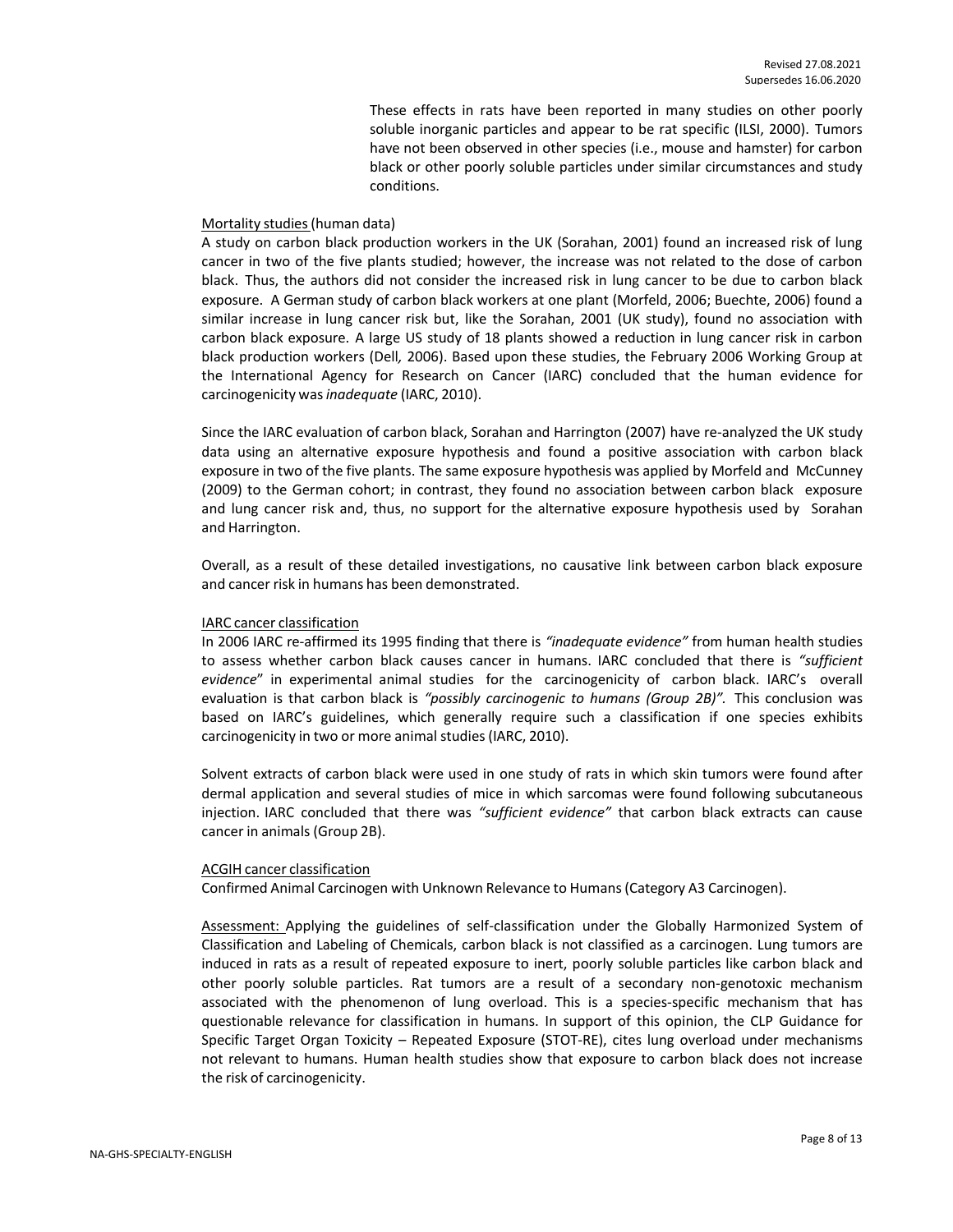**Reproductive and developmental toxicity:** Assessment: No effects on reproductive organs or fetal development have been reported in long-term repeated dose toxicity studies in animals.

**Specific target organ toxicity – single exposure (STOT-SE): Assessment: Based on available data, specific** 

target organ toxicity is not expected after single oral, single inhalation, or single dermal exposure.

#### **Specific target organ toxicity – repeated exposure (STOT-RE):**

Animal toxicity Repeated dose toxicity: inhalation (rat), 90 days, No Observed Adverse Effect Concentration (NOAEC) = 1.1 mg/m $3$  (respirable)

Target organ/effects at higher doses are lung inflammation, hyperplasia, and fibrosis.

Repeated dose toxicity: oral (mouse), 2 yrs, No Observed Effect Level (NOEL) = 137 mg/kg (body wt.)

Repeated dose toxicity: oral (rat), 2 yrs, NOEL = 52 mg/kg (body wt.)

Although carbon black produces pulmonary irritation, cellular proliferation, fibrosis, and lung tumors in the rat under conditions of lung overload, there is evidence to demonstrate that this response is principally a species-specific response that is not relevant to humans.

#### Morbidity studies(human data)

Results of epidemiological studies of carbon black production workers suggest that cumulative exposure to carbon black may result in small, non-clinical decrements in lung function. A U.S. respiratory morbidity study suggested a 27 ml decline in FEV<sub>1</sub> from a 1 mg/m 8 hour TWA daily (inhalable fraction)

exposure over a 40-year period (Harber, 2003). An earlier European investigation suggested that exposure to 1 mg/m<sup>3</sup> (inhalable fraction) of carbon black over a 40-year working lifetime would result in a 48 ml decline in FEV<sub>1</sub> (Gardiner, 2001). However, the estimates from both studies were only of borderline statistical significance. Normal age-related decline over a similar period of time would be approximately 1200 ml.

In the U.S. study, 9% of the highest non-smokers exposure group (in contrast to 5% of the unexposed group) reported symptoms consistent with chronic bronchitis. In the European study, methodological limitations in the administration of the questionnaire limit the conclusions that can be drawn about reported symptoms. This study, however, indicated a link between carbon black and small opacities on chest films, with negligible effects on lung function.

#### Assessment:

**Inhalation** - Applying the guidelines of self-classification under GHS, carbon black is not classified under STOT-RE for effects on the lung. Classification is not warranted on the basis of the unique response of rats resulting from "lung overload" following exposure to poorly soluble particles such as carbon black. The pattern of pulmonary effects in the rat, such as inflammation and fibrotic responses, are not observed in other rodent species, non-human primates, or humans under similar exposure conditions. Lung overload does not appear to be relevant for human health. Overall, the epidemiological evidence from well-conducted investigations has shown no causative link between carbon black exposure and the risk of nonmalignant respiratory disease in humans. A STOT-RE classification for carbon black after repeated inhalation exposure is not warranted.

**Oral:** Based on available data, specific target organ toxicity is not expected after repeated oral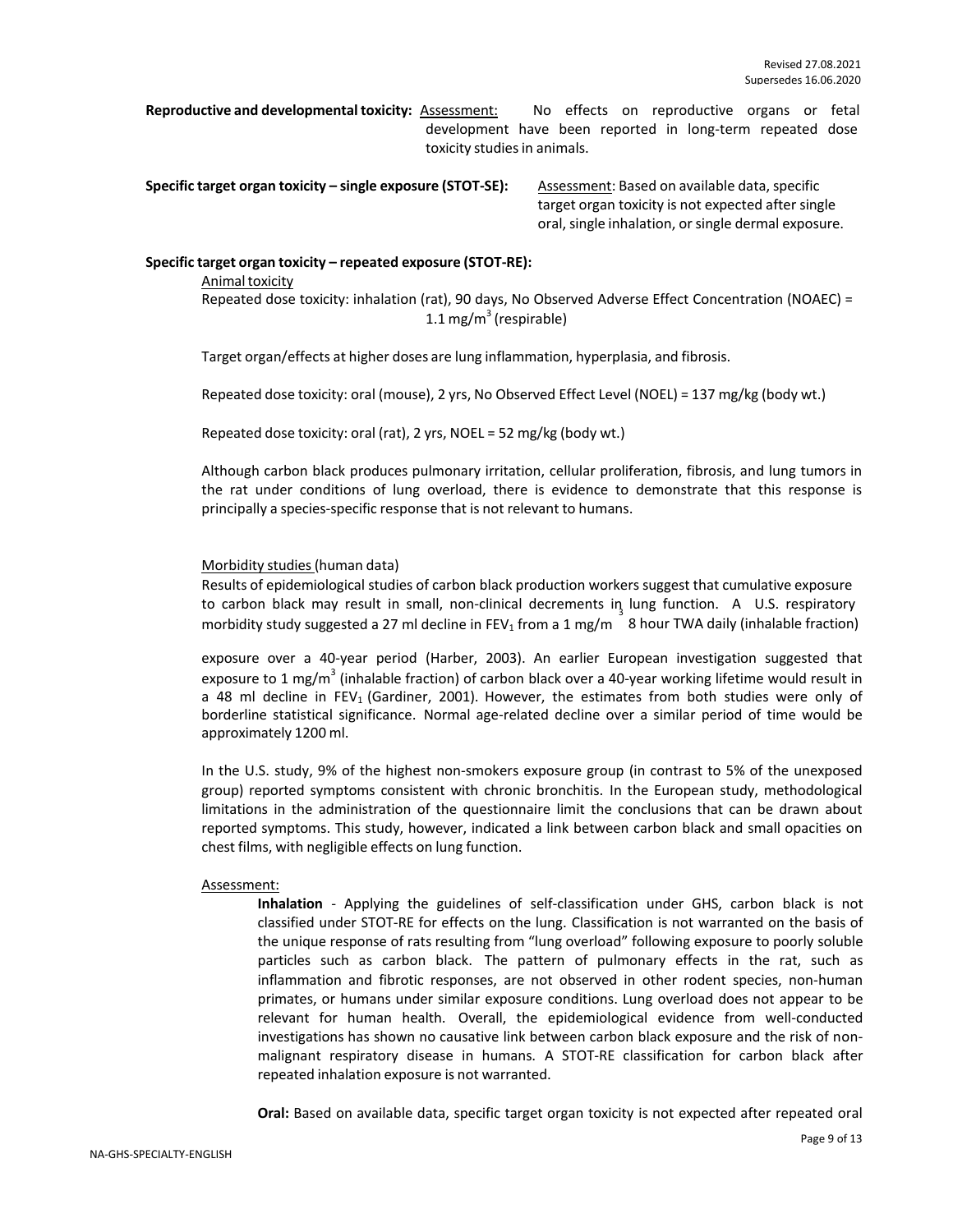exposure.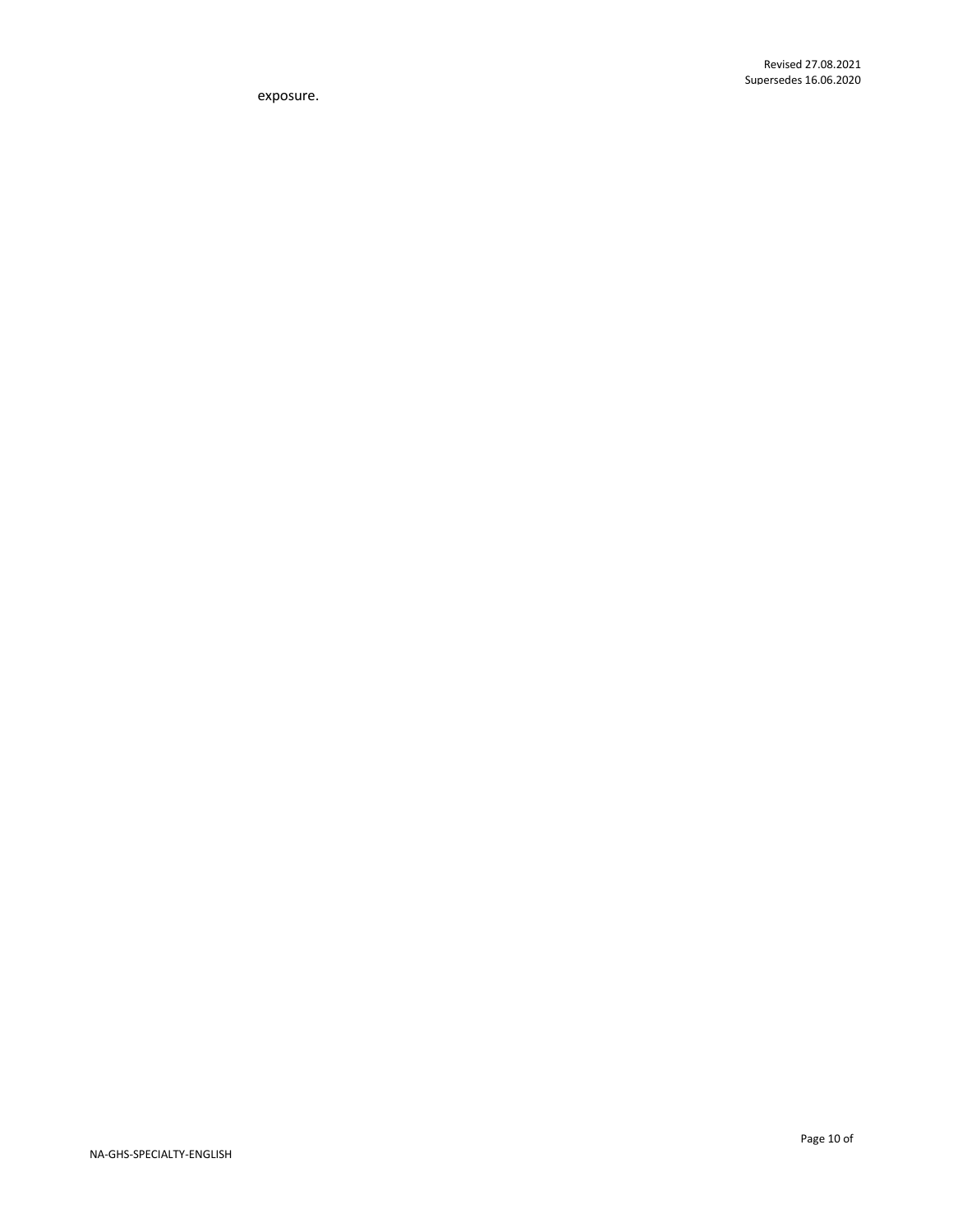**Dermal:** Based on available data and the chemical-physical properties (insolubility, low absorption potential), specific target organ toxicity is not expected after repeated dermal exposure.

## **Aspiration hazard:** Assessment: Based on industrial experience and the available data, no aspiration hazard is expected.

|      | <b>SECTION 12: Ecological information</b>                                                                                                                            |                                                                                                             |  |  |  |
|------|----------------------------------------------------------------------------------------------------------------------------------------------------------------------|-------------------------------------------------------------------------------------------------------------|--|--|--|
| 12.1 | <b>Toxicity</b>                                                                                                                                                      |                                                                                                             |  |  |  |
|      | Aquatic toxicity:                                                                                                                                                    |                                                                                                             |  |  |  |
|      | Acute fish toxicity:                                                                                                                                                 | LC0 (96 h) 1000mg/l, Species:<br>Brachydanio rerio (zebrafish),<br>Method: OECD Guideline 203               |  |  |  |
|      | Acute invertebrate toxicity:                                                                                                                                         | EC50 (24 h) > 5600 mg/l, Species: Daphnia magna (waterflea),<br>Method: OECD Guideline 202                  |  |  |  |
|      | Acute algae toxicity:                                                                                                                                                | EC50 (72 h) >10,000 mg/l, NOEC 10,000 mg/l, Species: Scenedesmus<br>subspicatus, Method: OECD Guideline 201 |  |  |  |
|      | Activated sludge:                                                                                                                                                    | ECO (3 h) > 400 mg/l, EC10 (3h): ca. 800 mg/l, Method: DEV L3 (TTC<br>test)                                 |  |  |  |
| 12.2 | Persistence and degradability<br>Not soluble in water. Expected to remain on soil surface. Not expected to degrade.                                                  |                                                                                                             |  |  |  |
| 12.3 | Bioaccumulative potential<br>Not expected because of the physicochemical properties of the substance.                                                                |                                                                                                             |  |  |  |
| 12.4 | Mobility in soil<br>Not expected to migrate. Insoluble.                                                                                                              |                                                                                                             |  |  |  |
| 12.5 | Results of PBT and vPvB assessment<br>Carbon black is not a PBT or a vPvB.                                                                                           |                                                                                                             |  |  |  |
| 12.6 | Other adverse effects<br>Not available.                                                                                                                              |                                                                                                             |  |  |  |
|      | <b>SECTION 13: Disposal considerations</b>                                                                                                                           |                                                                                                             |  |  |  |
| 13.1 | Product disposal<br>Product should be disposed of in accordance with the regulations issued by the appropriate federal, provincial,<br>state, and local authorities. |                                                                                                             |  |  |  |
|      | Canada:<br>USA:                                                                                                                                                      | Not a hazardous waste under provincial regulations<br>Not a hazardous waste under U.S. RCRA, 40 CFR 261.    |  |  |  |
|      |                                                                                                                                                                      |                                                                                                             |  |  |  |

13.2 Container/Packagingdisposal Empty packaging must be disposed of in accordance with national and local laws.

## *SECTION 14: Transport information*

The International Carbon Black Association organized the testing of seven ASTM reference carbon blacks according to the UN method, Self-Heating Solids. All seven reference carbon blacks were found to be "Not a self-heating substance of Division 4.2." The same carbon blacks were tested according to the UN method, Readily Combustible Solids and found to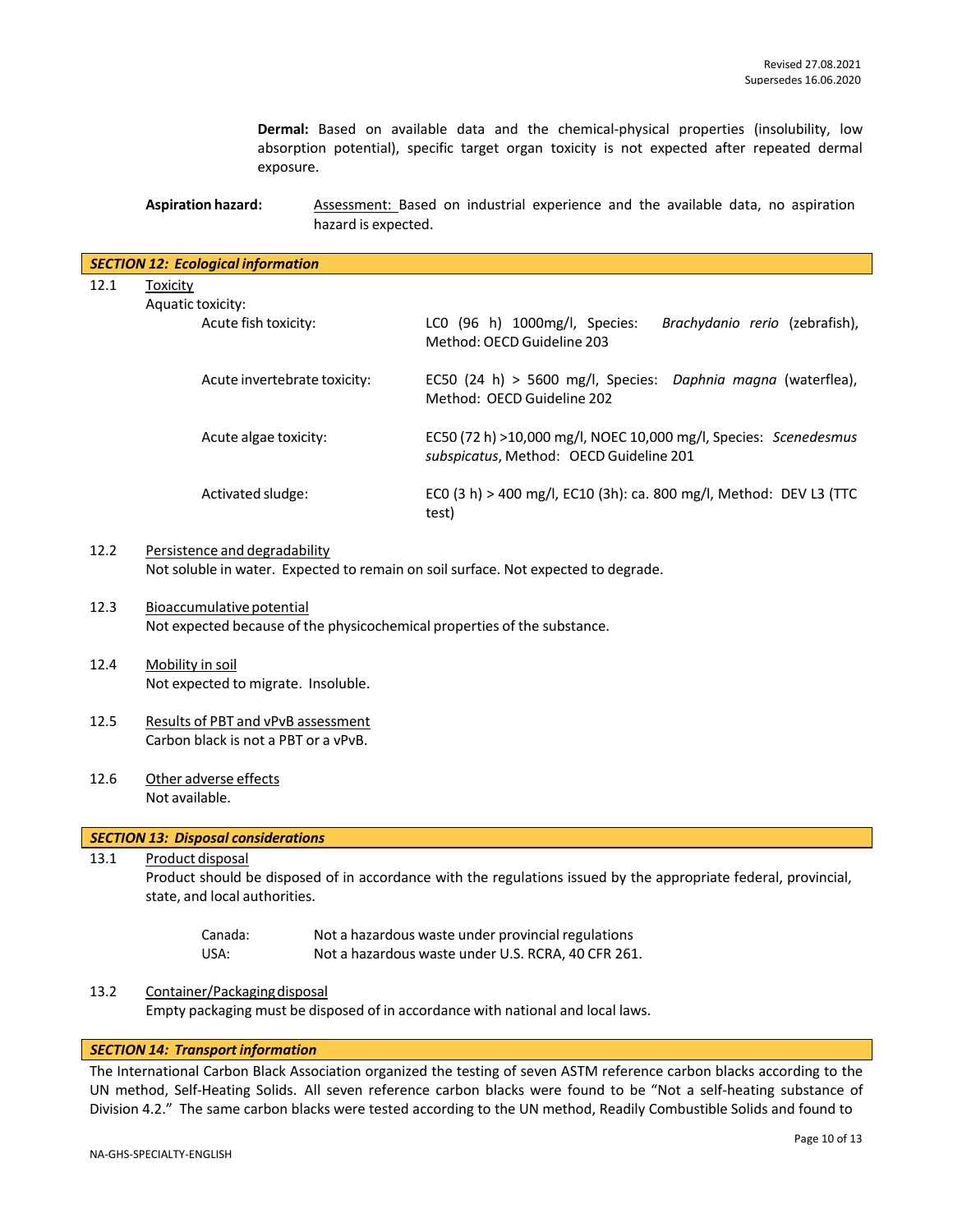be "Not a readily combustible solid of Division 4.1;" under current UN Recommendations on the Transport of Dangerous Goods.

The following organizations do not classify carbon black as a "hazardous cargo" if it is "carbon, non-activated, mineral origin." Birla Carbon's carbon black products meet this definition.

| <u>DOT</u>                   | <b>IMDG</b>                                                       | RID                                                              | <u>ADR</u> | ICAO (air) | <u>IATA</u> |
|------------------------------|-------------------------------------------------------------------|------------------------------------------------------------------|------------|------------|-------------|
| 14.1<br>14.2<br>14.3<br>14.4 | UN/ID No<br>Proper shipping name<br>Hazard class<br>Packing group | Not regulated<br>Not regulated<br>Not regulated<br>Not regulated |            |            |             |

#### *SECTION 15: Regulatory information*  $15.1$

| - Hazard Classification |                          |               |  |  |  |
|-------------------------|--------------------------|---------------|--|--|--|
| USA:                    | OSHA (29 CFR 1910.1200): | Hazardous     |  |  |  |
| Mexico:                 | NOM-018-STPS-2000:       | Not hazardous |  |  |  |
| Canada:                 | <b>WHMIS 2015:</b>       | Hazardous     |  |  |  |

#### International Inventories

Carbon black, CAS number 1333-86-4, appears on the following inventories:

| Australia:   | AICS                          |
|--------------|-------------------------------|
| Canada:      | DSL                           |
| China:       | <b>IECSC</b>                  |
| Europe (EU): | EINECS (EINECS-RN: 215-609-9) |
| Japan:       | <b>ENCS</b>                   |
| Korea:       | KECI                          |
| Philippines: | <b>PICCS</b>                  |
| Taiwan:      | <b>TCSI</b>                   |
| New Zealand: | <b>NZIOC</b>                  |
| USA:         | TSCA                          |

# United States

SARA 313 (TRI): Carbon black is not a SARA 313 chemical.

The reporting threshold for 21 Polycyclic Aromatic Compounds (PACs) has been lowered to 100 pounds per year manufactured, processed, or otherwise used. (64 Fed. Reg. 58666 (Oct. 29, 1999).) The 100 pounds/yr applies to the cumulative total of 21 specific PACs. Section 1.5.1 indicates that the *de minimis* exemption (i.e., disregarding amounts less than 0.1%) has been eliminated for PACs. Carbon black may contain certain of these PACs and the user is advised to evaluate their own TRI reporting responsibilities. (Note: Benzo (g,h,i) perylene is listed separately and has a 10 lb. reporting threshold.)

SARA 311/312: applies if carbon black is present at any one time in amounts equal to or greater than 10,000 pounds.

| Immediate health hazard:           | Nο  |
|------------------------------------|-----|
| Delayed (chronic) health hazard:   | Yes |
| Sudden release of pressure hazard: | Nο  |
| Reactive hazard:                   | N٥  |

California Safe Drinking Water and Toxics Enforcement Act of 1986 (Proposition 65): "Carbon black (airborne, unbound particles of respirable size)" is a California Proposition 65 listed substance. Certain polycyclic aromatic hydrocarbons (PAHs) that may be found adsorbed onto the surface of carbon black are California Proposition 65 listed substances. Certain metals, including arsenic, cadmium, lead, mercury, and nickel, may be present on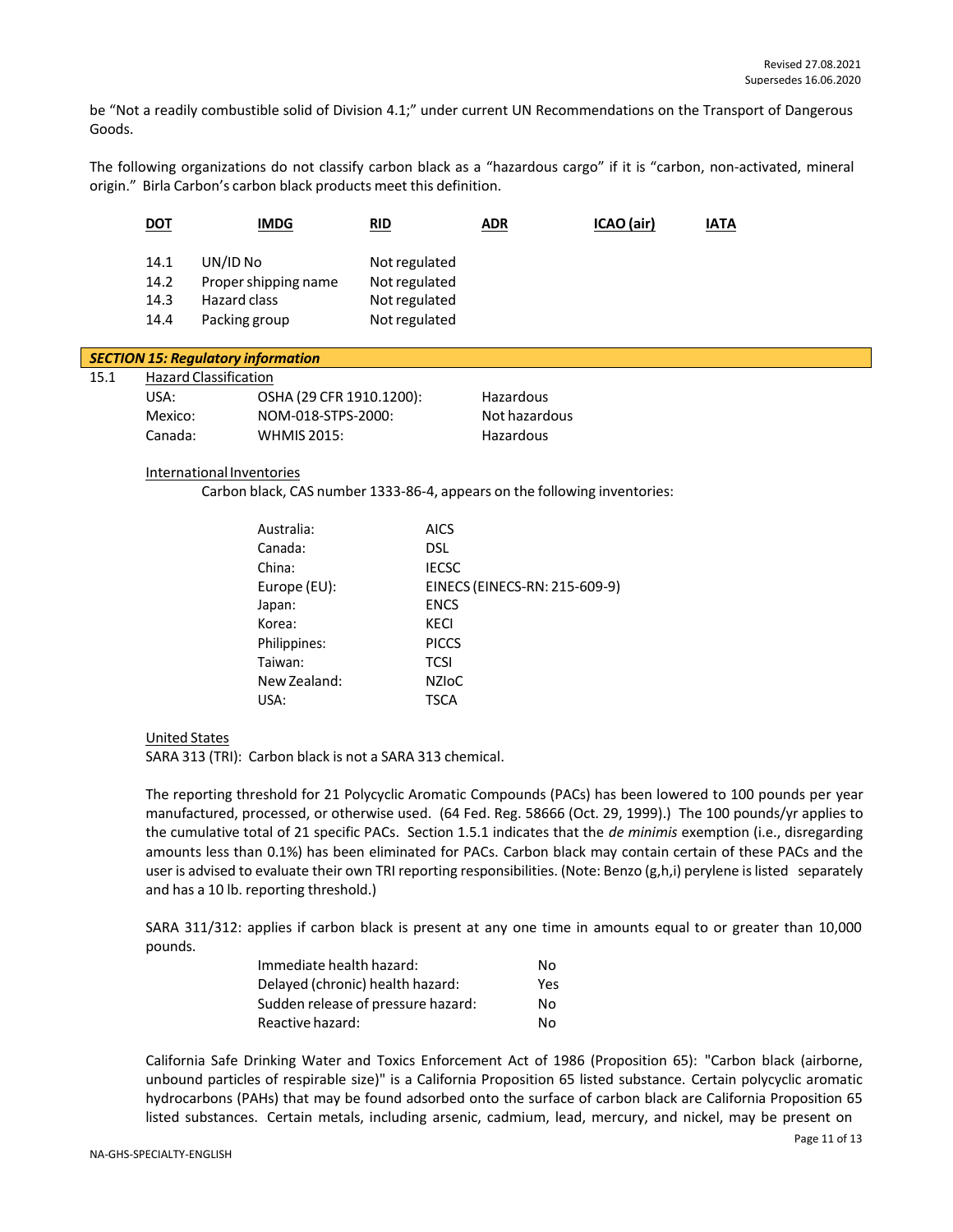and/or in carbon black and are California Proposition 65 listed substances. "Carbon-black extracts" is a California Proposition 65 listed substance.

#### Canada

Worker Hazardous Material Information System (WHMIS), Classification Combustible Dust

Statement of Equivalence: "This product has been classified in accordance with the hazard criteria of the Controlled Products Regulations and MSDS/SDS contains all the information required by the Controlled Products Regulations."

Ingredients Disclosure List: Contains carbon black. See Section 2.

| <b>SECTION 16: Other Information</b> |                                  |                                    |                                  |  |
|--------------------------------------|----------------------------------|------------------------------------|----------------------------------|--|
| Contact Information                  |                                  |                                    |                                  |  |
| Birla Carbon U.S.A., Inc.            | Birla Carbon Brasil Ltda.        | Birla Carbon Egypt S.A.E.          | Birla Carbon China (Weifang)     |  |
| 370 Columbian Chemicals Lane         | Estrada Renê Fonseca S/N         | El-Nahda Road                      | Co., Ltd.                        |  |
| Franklin, LA 70538-1149, U.S.A.      | Cubatão SP Brazil                | Amreya, Alexandria, Egypt          | Binhai Economic Development      |  |
| Telephone +1 337 836 5641            | CEP 11573-904                    | +20 3 47 70 102                    | Zone                             |  |
|                                      | PABX Operator +55 13 3362 7100   |                                    | Weifang, Shandong, 262737,       |  |
|                                      |                                  |                                    | <b>PRC</b>                       |  |
|                                      |                                  |                                    | Telephone +86 (0536) 530 5978    |  |
| Birla Carbon U.S.A., Inc.            | Birla Carbon Italy S.R.L.        | Birla Carbon India Private Limited | Birla Carbon China (Jining) Co.  |  |
| 3500 South Road S                    | Via S Cassiano, 140              | K-16, Phase II, SIPCOT Industrial  | Ltd.                             |  |
| Ulysses, KS 67880-8103, U.S.A.       | I - 28069 San Martino di Trecate | Complex                            | No. 6, Chenguang Road, Jibei     |  |
| Telephone +1 620 356 3151            | (NO) Italy                       | Gummidipoondi-601201               | High-Tech Industry Park Zone     |  |
|                                      | Telephone +39 0321 7981          | Dist: Thiruvallur, Tamil Nadu      | Jining City, Shandong Province   |  |
|                                      |                                  | India                              | The People's Republic of China,  |  |
|                                      |                                  | +91 44 279 893 01                  | 272000                           |  |
|                                      |                                  |                                    | Telephone +86 (0537) 677 9018    |  |
| Birla Carbon Canada Ltd.             | Birla Carbon Hungary Ltd.        | Birla Carbon India Private Limited | Birla Carbon Korea Co., Ltd.     |  |
| 755 Parkdale Ave. North              | H - 3581 Tiszaújváros            | Village Lohop, Patalganga,         | #1-3, Ulha-Dong                  |  |
| P.O. Box 3398, Station C             | P.O.B. 61, Hungary               | Taluka: Khalapur                   | Yeosu city, cheonnam 555-290,    |  |
| Hamilton, Ontario L8H 7M2            | Telephone +36 49 544 000         | Dist.: Raigad 410207               | Korea                            |  |
| Canada                               |                                  | Maharashtra, India                 | Telephone 82-61-688-3330         |  |
| Telephone +1 905 544 3343            |                                  | +91 22 2192 250133                 |                                  |  |
| Birla Carbon Brasil Ltda.            | Birla Carbon Spain, S.L.U.       | Birla Carbon India Private Limited | Birla Carbon Thailand Public Co. |  |
| Via Frontal km, 1, S/N. Polo         | Carretera Gajano-Pontejos        | Murdhwa Industrial Area            | Ltd.                             |  |
| Petroquimico                         | 39792 Gajano, Cantabria          | P.O. Renukook, Dist: Sonebhadra    | 44 M.1, T. Posa, A. Muang        |  |
| Camaçari Bahia Brazil                | Apartado 283, Santander, Spain   | $U.P. Pin - 231217$                | Angthong 14000                   |  |
| CEP 42.810-320                       | Telephone +34 942 503030         | India                              | +66 35 672 150-4                 |  |
| Telephone +55 71 3616 1100           |                                  | +91 5446 252 387/88/89/90/91       |                                  |  |

#### References:

Borm, P.J.A., Cakmak, G., Jermann, E., Weishaupt C., Kempers, P., van Schooten,FJ., Oberdorster, G., Schins, RP. (2005) Formation of PAH-DNA adducts after in-vivo and vitro exposure of rats and lung cell to different commercial carbon blacks. Tox.Appl. Pharm. 1:205(2):157-67.

Buechte, S, Morfeld, P, Wellmann, J, Bolm-Audorff, U, McCunney, R, Piekarski, C. (2006) Lung cancer mortality and carbon black exposure – A nested case-control study at a German carbon black production plant. J.Occup. Env.Med. 12: 1242- 1252.

Dell, L, Mundt, K, Luipold, R, Nunes, A, Cohen, L, Heidenreich, M, Bachand, A. (2006) A cohort mortality study of employeesin the United States carbon black industry. J.Occup. Env. Med. 48(12): 1219-1229.

Driscoll KE, Deyo LC, Carter JM, Howard BW, Hassenbein DG and Bertram TA (1997) Effects of particle exposure and particle-elicited inflammatory cells on mutation in rat alveolar epithelial cells. Carcinogenesis 18(2) 423-430.